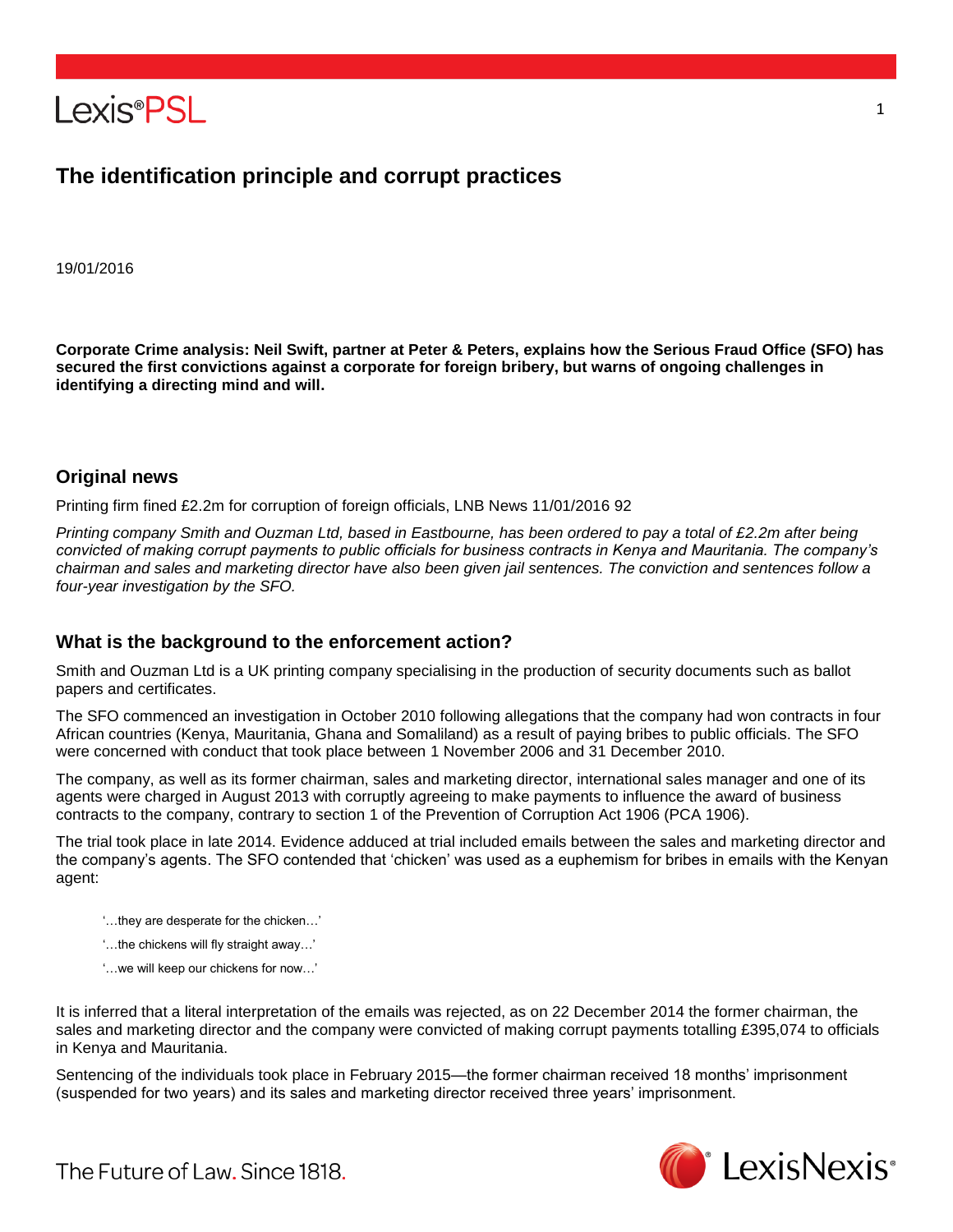

The company was sentenced almost a year later. It was ordered to pay a fine of £1,316,799, a confiscation order of £881,158 and costs of £25,000.

# **What did the SFO say about the breach?**

The SFO made a number of public statements following conviction and sentencing. In particular, it noted the fact that such offending 'whether involving companies large or small severely damages the UK's commercial reputation and feeds corrupt governance in the developing world'. The SFO added:

'The convictions recognise the corrosive impact of such conduct on growth and the integrity of business contracts in the Developing World.'

# **This was a prosecution under PCA 1906 and not the Bribery Act 2010 (BA 2010)—so why is this enforcement particularly noteworthy?**

As the director of the SFO, David Green CB QC, also said:

'[T]his case marks the first convictions secured against a corporate for foreign bribery, following a contested trial.'

The case was noteworthy because it involved the successful application of the identification principle of corporate criminal liability, most comprehensively set out in the House of Lords' judgment in *Tesco Supermarkets Ltd v Nattrass* [1972] AC 153, [1971] 2 All ER 127. In order to convict a company, a court has to be satisfied that an individual of sufficient seniority within the organisation to be regarded as 'a directing mind and will' is guilty of the offence.

There have, of course, been other prosecutions of companies for corruption offences, but those have followed guilty pleas—the recent concurrent prosecution of Innospec by the SFO and the US Department of Justice is perhaps the most notable example.

# **Should firms be concerned about the outcome in this case?**

It is perhaps unsurprising that the presence in the dock, and subsequent conviction, of the company's chairman and one of its directors led to the successful application of the identification principle. This was a relatively small company whose senior officers were directly engaged in criminal activity. Clearly, there was sufficient evidence to prove that knowledge of and involvement in the criminal conduct went right to the heart and (directing) mind of the company.

The identification principle remains a blunt instrument for use in the investigation and prosecution of corporate criminality. The very real challenge for investigators and prosecutors is finding an evidential trail to one or more individuals within a large multinational corporate, who has both a guilty mind and sufficient seniority to affix the company with criminal liability.

# **What should lawyers advise their clients?**

BA 2010, s 7 was introduced for the purpose of making prosecution of companies for bribery offences more straightforward. We are starting to see that provision being used to deal with corporate offending, either through prosecution or through deferred prosecution agreements.

However, for corrupt conduct which took place prior to the coming into force of BA 2010, and for other economic crimes, prosecutors will continue to find the identification principle difficult to apply in all but the most straightforward cases.



The Future of Law, Since 1818.